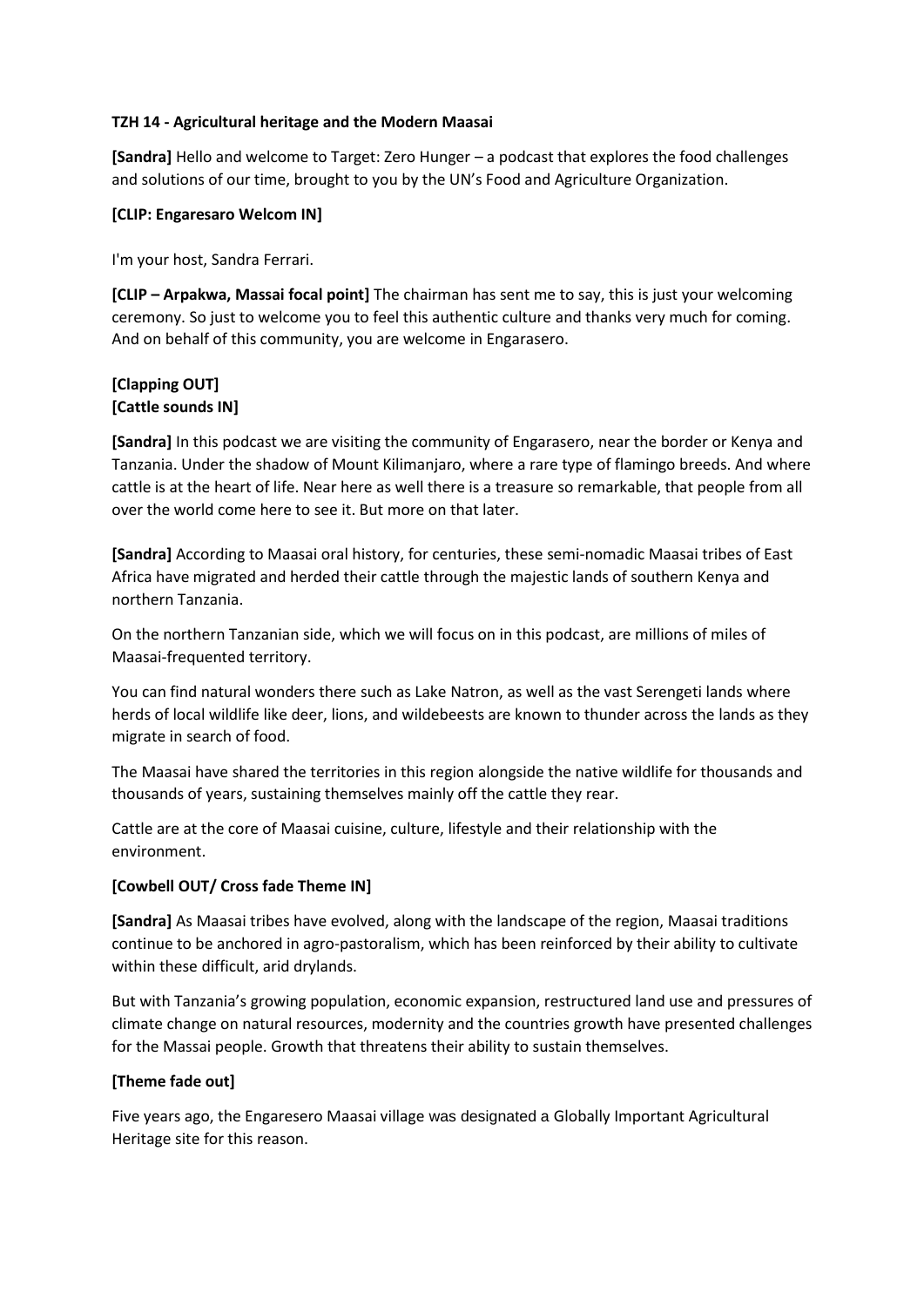The goal was to develop sustainable initiatives to support the local community, under this new designation.

Now that the development phase of these initiatives has ended, FAO officers and delegates from 20 countries around the world recently visited the Kisongo clan of the Maasai communities in Engaresero to see the results.

FAO officers Maria Clelia Puzzo, Xiaoxiao Wang and Aurelie Fernandez took some recorders with them to walk us through some of what they learned from the Kisongo clan and the tribes project partners.

## **[CLIP – Welcome Dance and singing IN]**

**[Sandra]** The area of Engarasero covers just over 100 000km2. This "GIAHS" or "GS site" - as you will hear it being referred to - is home to some 5000 people.

The concept of a Globally Important Agricultural Heritage System is distinct from and more complex that a conventional heritage site or protected landscape. A GIAHS site is a living, evolving system of people and communities who have an intricate relationship with their lands. In the sites that have been designated. They're home to people who – through their activities – have continually adapted to the potential and constraints of the environment.

Naturally, these symbiotic relationships between people and their environment means that there has been an accumulation of experience over generations.

GIAHS designation is part of a programme that brings communities together, with their governments and other stakeholders, to agree on promoting and conserving the area while, at the same time, allowing it to evolve.

Engarasero matched the criteria and so was designated a globally important site. But, while these important attributes have been identified, a number of evolving policies still marginalize of these benefits and their practices.

#### **[CLIP – Welcome Dance and singing OUT]**

**[Sandra]** With the GS project, examples of initiatives include: seedlings distributed to boost crop growth; building a dam to collect rain water; reinforce traditional drainage systems; develop aquaculture systems. The GS site also integrates tourism in a way that helps the Maasai to generate income. And helps them manage foreign visits to their lands in a way that protects their culture, as well as their ecosystems.

Community based organizations were also established, through GS. They're called CBO's for short. And these CBO's are at the core of all activities and create a structure for things like protecting or managing resources. Some other activities include contributing to the improvement of the health system in the village and a milk production house run by Massai women, which was also partially funded by the CBO.

The chairman of the village Yohana Laizer and Maasai focal point Arpakwa Sikorei.

#### **[CLIP – Milk value chain IN]**

#### **[Yohana]** (Local language)

**[Arpakwa]** So, the chairman explaining that, we know that the CBO has objectives but when they collected some funds, they extended their arms – their power – to help different sustainable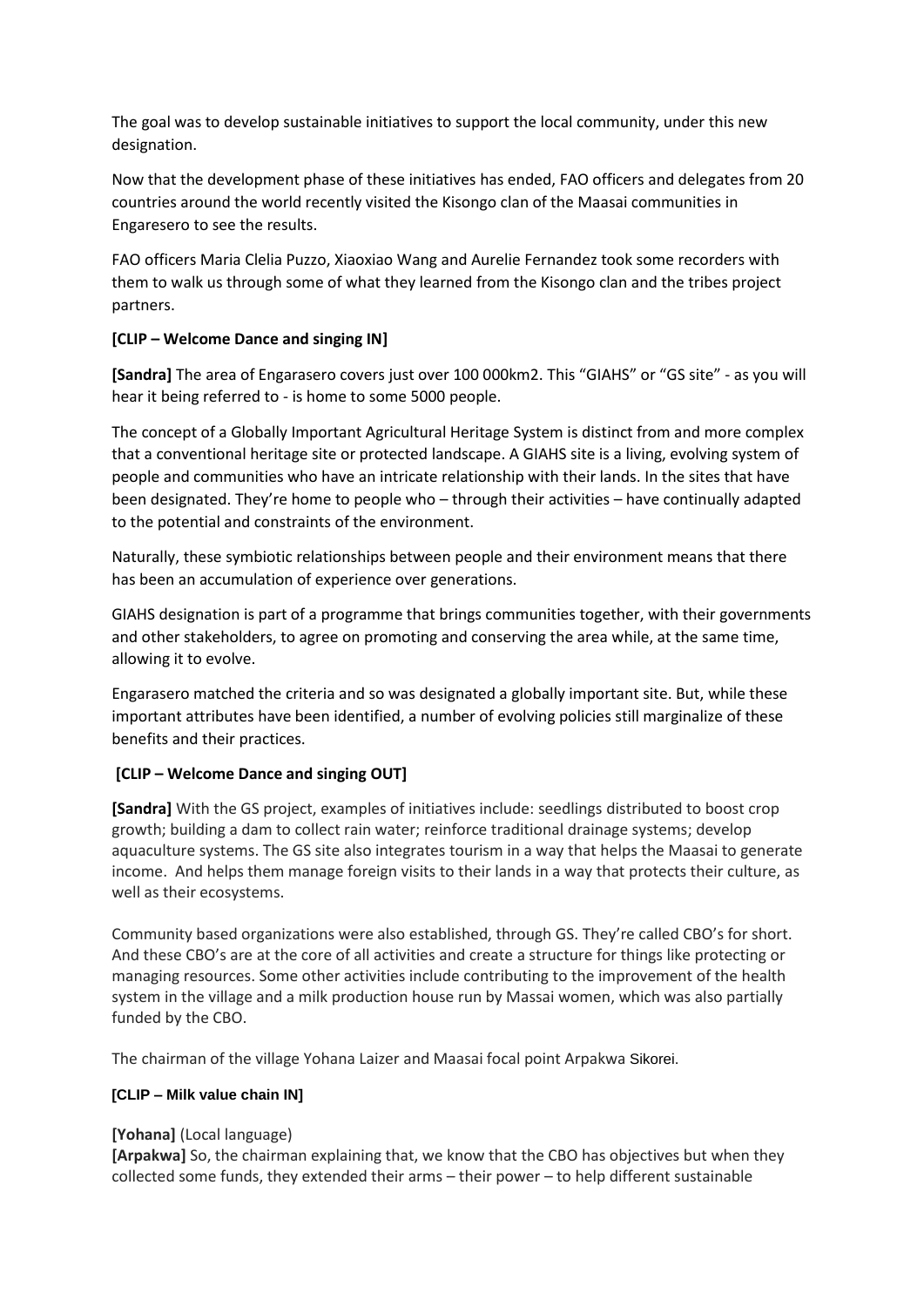projects in the village **[clapping]**

**[Arpakwa]** So the chairman is going to welcome the secretary of women, to give a little bit of word to explain to you what is really happening. Sophia…

**[Sophia]** (local language) **[Arpakwa]** So, she's called Sophia Ndakar and she is the secretary of the women's milk chain.

**[Sophia]** (local language) **[Arpakwa]** This milk chain they started in 2005.

**[Sophia]** (local language) **[Arpakwa]** The village government, they give them 2 million Tanzanian money just to start.

**[Sophia]** (local language) **[Arpakwa]** That money helped do some administrative things, including opening the bank account.

**[Sophia]** (local language)

**[Arpakwa]** She say that, you cannot now find milk but the intention is for milk processing…. So! We will go to see something around the house.

#### **[Sophia]** (local language)

**[Arpakwa]** So the Engarasero CBO, the community based organization, they also support by giving two million to help the women milk chain to operate. They have some milk and then they have some other things. So we can just go around and see. **[Clapping -Chatter]**

#### **[Fade Clip]**

**[Sandra]** The secretary of the milk chain goes on to explain some of the activities that they have. Essentially, they buy milk from the livestock keeps and bring it here for processing. They have 30 employees for these dairy projects. And once they can start processing more milk, they'll be able to employ more local women.

#### **[Clip – Inside milk processing room IN]**

**[Arpakwa]** Ok – you know – they take milk from different women group in the village. **[Delegate]** Do they sell it? **[Arpakwa]** So they sell around the small town of Engarasero, let's say two dollars. **[Delegate]** Ah, ok. **[Chatter]** 

**[Clip – Inside milk processing room OUT]**

**[Sandra]** Next stop for the delegates was to learn more about the areas ecosystem.

#### **[Clip – Lake Natron IN]**

**[Joseph Meng'oru, Guide]** This is another place. This is Lake Natron. You can see the mountain far away there. It is the border of Tanzania and Kenya. This side is in Tanzania and the other side is in Kenya, which is called Shambolic Mountain. This Lake has very global significance. Very famous lake, as a breeding site for flamingo. So, the flamingo in East Africa region they migrate and come to breed here in Lake Natron. They come from Lake Naku in Kenya, Lake Manyara in Tanzania, and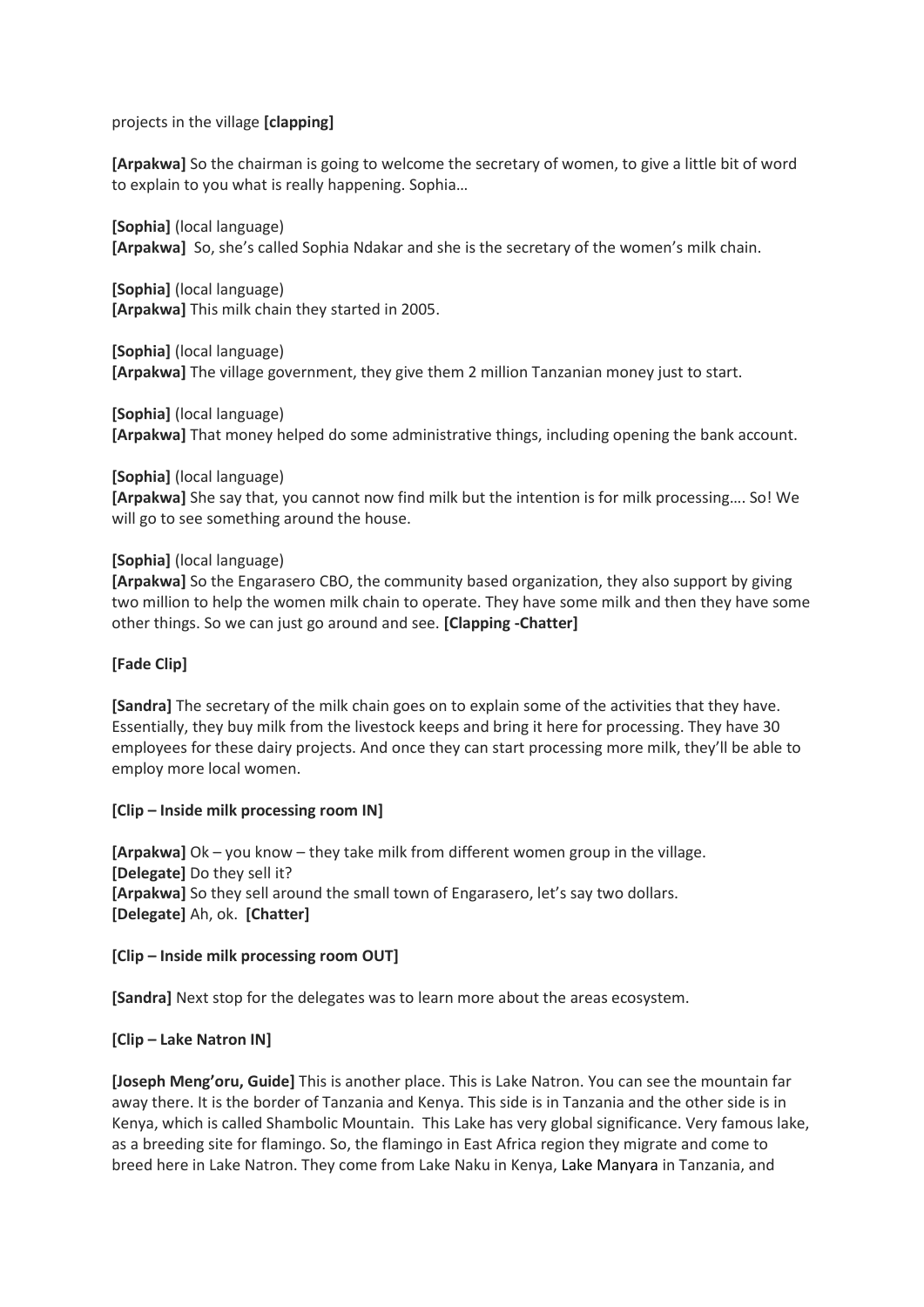elsewhere and they come to breed in this Lake Natron. It is very successful for the following factors: the lake is very shallow, so it allows the flamingo to feed freely and also there is the availability of food which is a microscopic blue green algae. But also this lake is free from predators so this why they breed successfully. So, only important for pastoralism and livestock, it's important for ecotourism. So, as I said, Engarasero is not only important in livestock and pastoralism, but also it is important in ecotourism. So the village, as I said will always see the visitors, because they are interested to come and see these famous lake and also the active mountain, you can see there. So, it's very significant also in ecotourism. The place where we was passing, when we was coming is a place for grazing pasture. It is the whole place for the village, it goes near to the mountain. It is a whole entire grazing season. But I'll welcome Marco [Arpakwa] to speak, about pastoralism and a bit about the grazing pasture.

**[Arpakwa]** I will say for you briefly, just for you practically to understand, look at this village. You see this escarpment. And then you see this plain from the lake all the way to the mountain. This is the lower land of the village. Up escarpment, like that mountain, ok? There is another big, nice plateau, ok? So, the system works like this for pastoralism: Normally when it rains the cattle come down the slope in many other areas but in Engarasero it's the inverse. So that question, if the pasture is enough during the drought and the wet season, is that what you are asking?

**[Yohana]** (Local language) **[Arpakwa]** So, for them, for the current population, the way that they manage it. It's enough.

**[Yohana]** (Local language) **[Arpakwa]** But there's a lot of climate change these days.

**[Yohana]** (Local language)

**[Arpakwa]** Like this here is really a drought. It was supposed to, this area, to be really pure green.

#### **[Yohana]** (Local language)

**[Arpakwa]** So they receive some people from other villages. Because here is even better and there is some water.

#### **[Yohana]** (Local language)

**[Arpakwa]** So there is people from the other village, called Malambo from Massai people. There is a village from Sonjo. Sonjo is another ethnic tribe just next to Malambo. But all they come to this village because of water and some grasses at the escarpment. But up this escarpment where there is some grasses for cattle, there's no water. That is the challenge. So, you have water here, but you don't have enough grass. Especially when it is drought, all livestock come around the lake and around this area. Ya, I know you have a question…

**[Delegate]** Why you don't plant the fruit trees which prefer the dry areas?

**[Arpakwa]** So, they don't have the education about that. They don't know about that, these are pastoralists. They depend of cattle and everything. So they don't know of which kinds of fruits. **[Delegate]** Jackfruit is a really good fruit - I think you may know or may not – which prefers the acidic soil and high land; and which does prefer the standing water; and grow very quickly; and is a tree that grows very big fruit, which is our national fruit also in our country. But…

#### **[Yohana]** (Local language)

**[Arpakwa]** So, he's thankful. He says he will get education and think about it and see how we can… **[Chatter continues OUT]**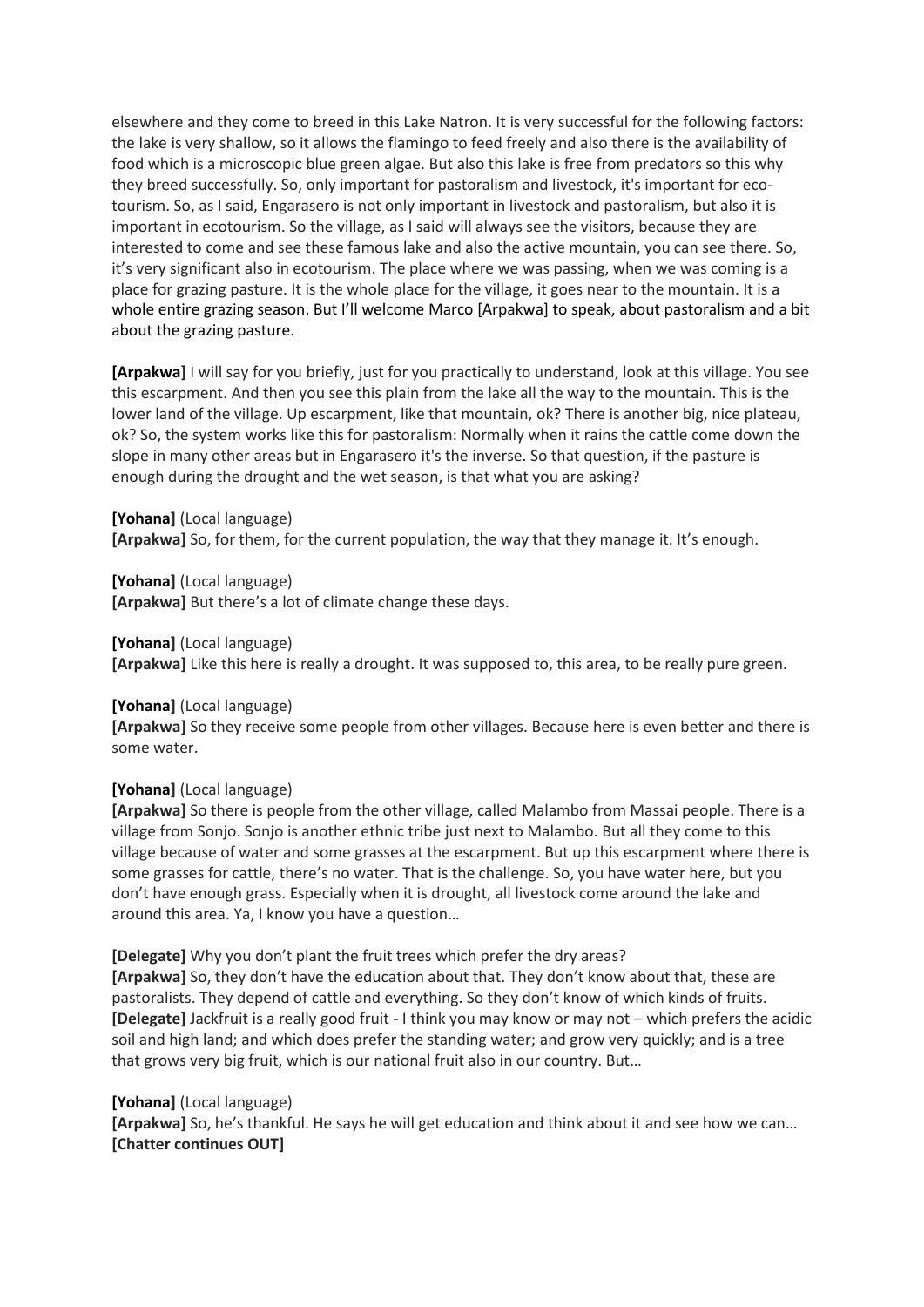**[Sandra]** The group goes on to analyse the situation together and talk out solutions they found in their own countries. Next they move on to a site that attracts tourists from around the world.

## **[Clip – Human track IN]**

**[Joseph]** So inside here is another important attraction in Engarasero. Inside here you will found Engarasero human footprint, which is among the oldest human track in the world. And it's assumed to have age of 120 000 years old. And this footprint was discovered in 2006 by a local Massai here in Engarasero. The name of the local Massai, who discovered this print, is called Congo Sakai. He was a security guard in a camp near there, so while he was herding cattle he discovered the track and reported it to one of the camp owner and you will see inside you will get into there…many tracks of different age size. So, the GS project also had inputs on this. They also helped in promoting this footprint, so we'll have a look and see how the tracks look like.

## **[Ambient chatter and movement of delegates and guides]**

**[Arpakwa]** So the footprint, when it was recognized, the GS do one significant effort. That, the Congo Sakai, who is an indigenous person who recognized this site. He was reported by FAO that he was the person who recognized and not the owner of the camp site. And that was the influence, the Government of Tanzania put effort, came here, and that GS-FAO give some money, and then we recognize the person, and we try to use this place also to get more funds for tourists and we can take some for community.

## **[FADE CLIP OUT]**

**[Sandra]** Funding is a challenge and is needed to keep these initiatives running. But funds and developing their local economy are not the only challenges for the Masaai.

#### **[Clip –Arpakwa interview IN]**

**[Arpakwa]** People don't recognize the importance of intangible heritage.

**[Sandra]** That's Arpakwa Sikorei again. And as mentioned earlier, the focal point for the project in Engarasero.

**[Arpakwa]** The current challenge really is, for example, many people - decision makers - don't understand pastoral system. When pastoral people move from one place to another during a dry season or wet season, the people think this a bare land, that it's an open land. They will give to investors. They will give it to other kind of business' and when the livestock come back, they cannot complete their grazing cycle because the land gone. You can see in Engarasero, there are some lodgers located in unpractical for of way. So that just put around water sources. They just put around Lake Natron. And they take big size of land. Those are the chllanges.

**[Sandra]** Though some branches of government have been actively supporting the protection of this area as a heritage site for the Maasai, there are competing interests when it comes to economic expansion and this pastoralist system.

Earlier in the podcast we mentioned how organized efforts through CBOs aims to strengthen and empower the community. But they also help community members get support for things like: sponsoring students to go to universities or secondary school or generating funding at the district level to support hiring and training Maasai youth for tourism activities.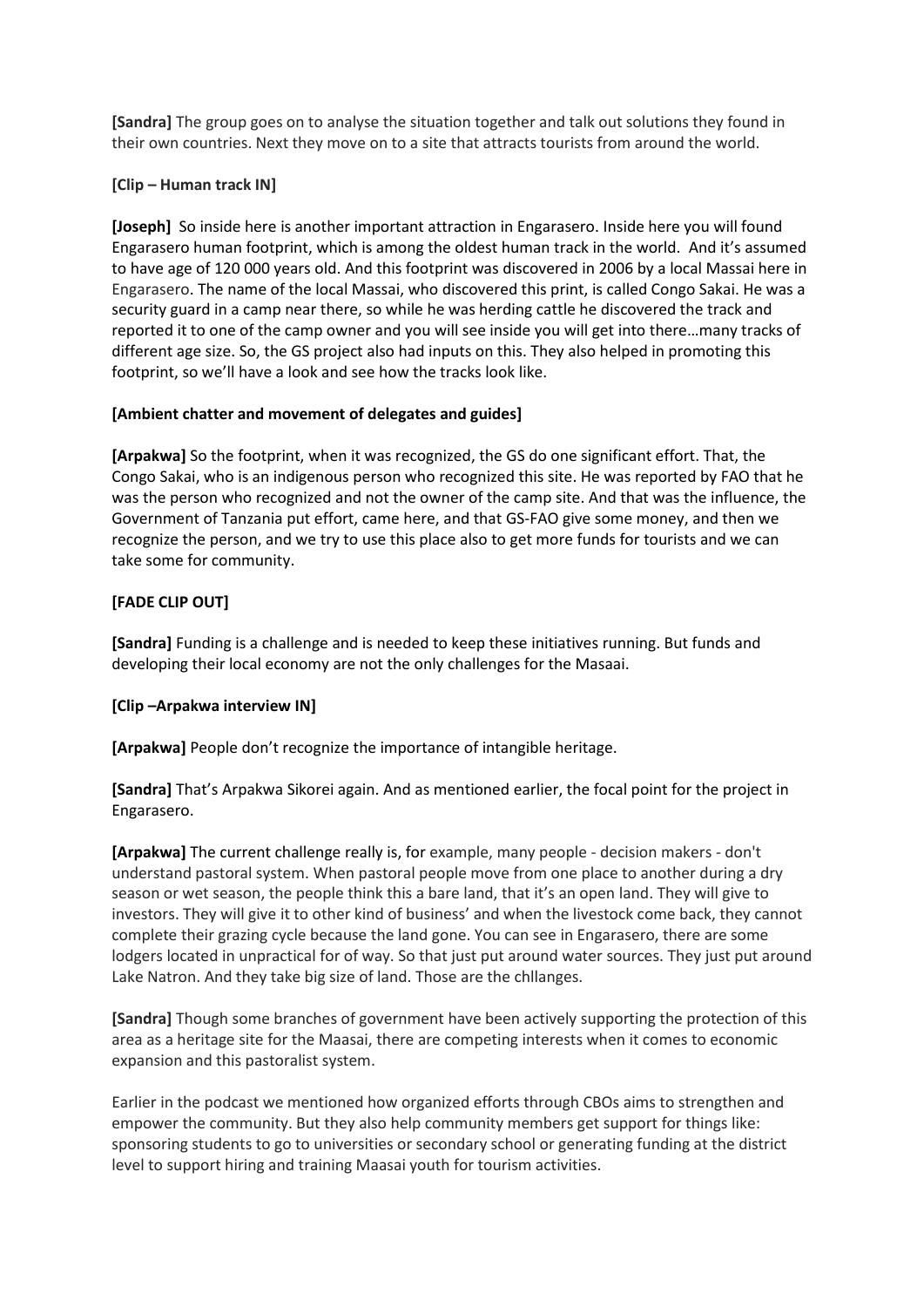Youth employment and youth engagement in their own culture has been a concerning issue for local leaders.

**[Sandra]**That's Arpakwa Sikorei. He is a Maasai pastoralist and was the focal point for the project in Engarasero.

08:04 Marco: People don't recognize the importance of intangible heritage. In Tanzania and East Africa some people see maybe the Maasai culture as old fashioned. But they don't understand it… After the GS initiated this project, it recognized the value…

**[Arpakwa]** …now when the development coming up very quickly there are more challenges and there are the future challenges. For example 12:21 many people, decision makers, don't understand pastoral system. When pastoral people move from one place to another during a dry season or wet season the people think this a bare land, an open land that they can give to investors. They will give it to other kind of business' and when the livestock come back, they cannot complete their grazing cycle because the land gone. You can see in Engarasero, there are some lodgers set up in an unpractical way… And they take big size of land.

**[Sandra]** Though some branches of government have been actively supporting the protection of this area as a heritage site for the Maasai, there are competing interests when it comes to economic expansion and this pastoralist system.

**[Sandra]** Earlier in the podcast we mentioned how organized efforts through CBOs aims to strength and empower the community. But they also help community members get support for things like sponsoring students to go to universities or secondary school… or generating funding at the district level to support hiring and training Maasai youth for tourism activities.

Youth employment and youth engagement in their own culture has been a concerning issue for local leaders.

**[Arpakwa]** There are some education system whereby young generation are told in school that pastoral system is distractive to environment. And that is school system. That is really a challenge which was there, it is there and it will continue to be there. The future challenge is... when the elders now they are passing away, they will die of this knowledge. Who will really transform this knowledge from one generation to another? In Massai we still have a live heritage, storytelling. But in the future I'm scared that if we cannot take reasonable measures as a nation, as a community as international agencies, this amazing heritage of the old it might [be] lost.

**[Sandra]** Agencies like Oxfam International for instance, have endorsed Maasai practices to promote – what the Maasai also believe – are natural systems of land management that are in harmony with the local wildlife and resources. But elevating the voice of marginal voices, so that can be a part of these conversations at a policy level, can be difficult. Last April, I spoke with Pablo Manzano. At the time he was the Coordinator of the Pastoralist Knowledge Hub, that had just launched at FAO headquarters in Rome. This online platform was launched by FAO and its partners, who aim to grow a network to help support pastoralists at the policy level.

According to FAO, there are several hundred million pastoralists globally who manage the world's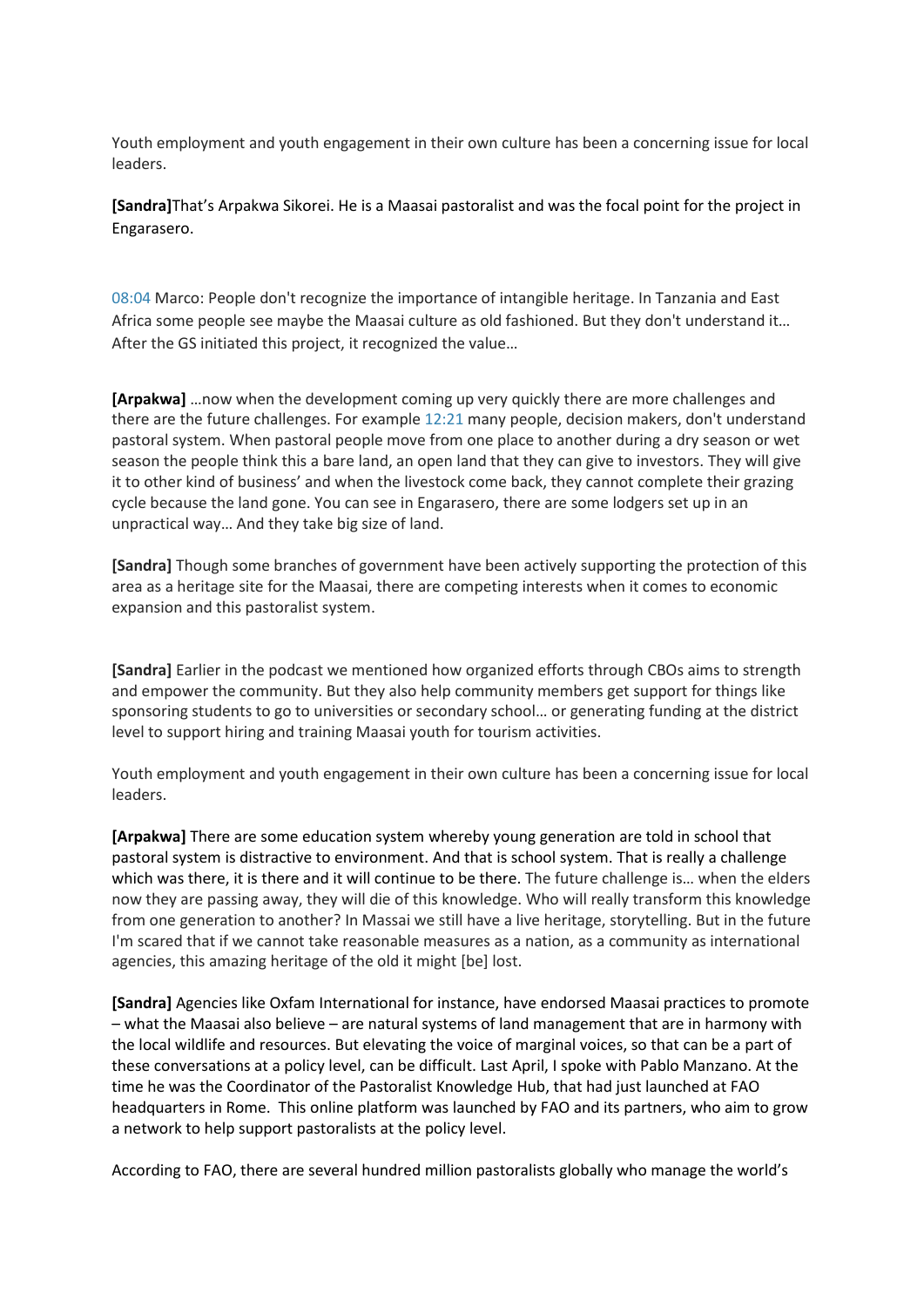rangelands. But despite their importance to food production and ecosystems, however, the agricultural practices and livelihoods of these often nomadic herders face a number of challenges beyond those specific to the Maasai tribes in East Africa.

**[CLIP: Manzano Interview IN]**

**[Sandra]** Mr Manzano, thank you for joining me.

**[Pablo]** Thank you.

**[Sandra]** How would you describe the contributions of pastorlists to agriculture, globally?

**[Pablo]** The contribution of pastoralists to global agriculture is pretty important, especially regarding the marginal lands. Pastoralists occupy the lands that are less protective and usually where coproduction is not possible, like drylands, like arid lands, mountains and cold lands. Their strength is that they are able to produce food and high quality food with a lot of protein like milk, like meat, and other products like fibres or like leather in places where you can't actually plant anything because the rains are too unpredictable and the environmental conditions are too harsh. This is thanks to their capacity to be mobile and to chase the productivity peaks that occur in the different areas.

**[Sandra]** Could you identify a couple of examples in particular countries or regions where they are well known?

**[Pablo]** Ya, this is a very interesting question, because the stereotype of people towards pastoralists is normally like a Maasai in Kenya, that's the people that have been more in the media, but there are pastoralists everywhere, and even in developed countries. If you have a look at the stereotype of a cowboy in the United States, for example, they may not be calling themselves pastoralists, but they share with Maasai or with Tibetan pastoralist or with a lot of other pastoralists peoples, identity points. They have a degree of mobility in their livelihoods and occupy very often communal lands, and unfortunately they very often are marginalized. They are marginalized socially because they are perceived as a people with no culture or with low culture. Their perceived as people with low education and they are not very influencial in policy dialogue.

**[Sandra]** So there are similarities across the board for different types of pastoralists in different countries?

**[Pablo]** Yes, there are. I mean, this is why it makes sense to make work particularly with pastoralists and why it's worth developing a working agenda that is specific to this group of producers. Because of these challenges that they share across the board. It's true that they share regional specificities, for example, in many places of the world the lack of services is a major issue. Social services like financial provisions, or education is not adapted to the necessities of mobile people, so that the members of pastoralist communities are faced with the decision of whether they should send children to school or learn pastoralist culture and that is a big challenge. However, in wealthiest countries, the problems tend to be more related to gender balance in pastoralist communities given that they have been marginalized for so long and they have been left behind the development of countries. For example, woman have massively left the pastoralist communities and they have challenges in terms of losing specific products. For example cheese that is very associated with the manufacturing of women. When the women leave these communities, they lose this culture, the communities lose this culture, and they also lose opportunities for further economic improvement. Pastoralists have been largely neglected from policy dialogue even if they are a very important part of agricultural production in the world. And they are also providing very important ecosystem services that matter to the whole society, even for the people living in the cities. So it doesn't make